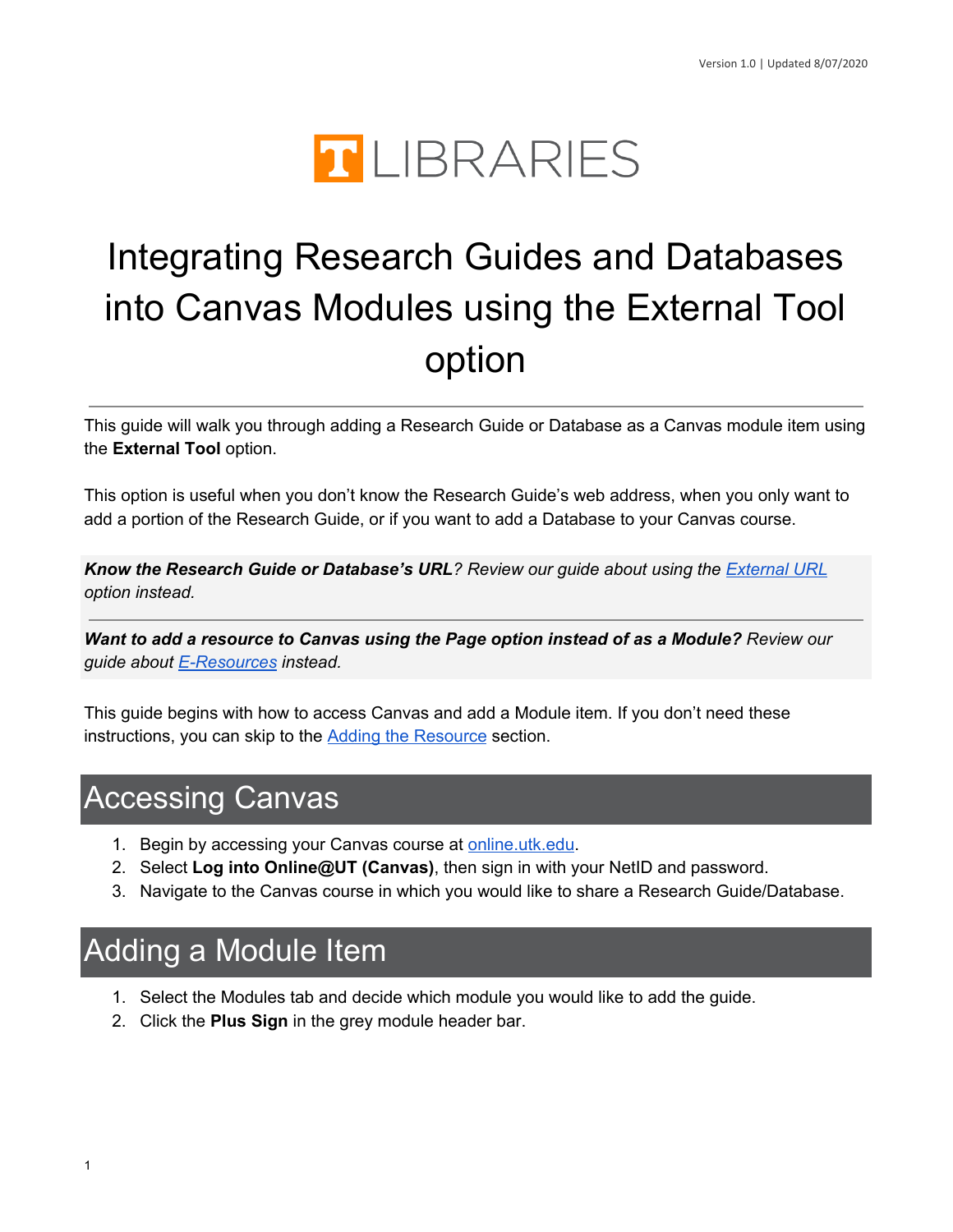

*You could also create a module specifically for the Research Guide/Database by selecting the blue + Module button at the top of the modules page.*



# <span id="page-1-0"></span>Adding the Resource using External Tool

 After you have selected the option to add a Module item, the **Add Item** pop-up window will be open. Using the drop-down list, select **External Tool** to add the library resource to your module.

|                                                                                                                                                                           | Add Item to Library Resources                                                                                                                                                           | ×        |
|---------------------------------------------------------------------------------------------------------------------------------------------------------------------------|-----------------------------------------------------------------------------------------------------------------------------------------------------------------------------------------|----------|
| $\checkmark$ Assignment<br>Ad<br>Quiz<br>$\frac{m_{\nu}}{m_{\nu}}$<br><b>File</b><br>Page<br><b>Discussion</b><br>Lab Assignment 2<br>Lab Assignment 3<br>bdL Lab Reports | to Library Resources<br>vith this module, or add an assignment by selecting "New Assignment".<br><b>Text Header</b><br>Evternal LIDL<br><b>External Tool</b><br>Excel Report Assignment |          |
| Indentation:                                                                                                                                                              | Don't Indent                                                                                                                                                                            |          |
|                                                                                                                                                                           | Cancel                                                                                                                                                                                  | Add Item |

# Step 1: Selecting Library Content and Choosing Resource

 1. After selecting **External Tool** from the **Add Item** pop-up window, a new list will appear in the window. Scroll down and select **Library Content** from the list. (Note: List items will appear in alphabetical order.)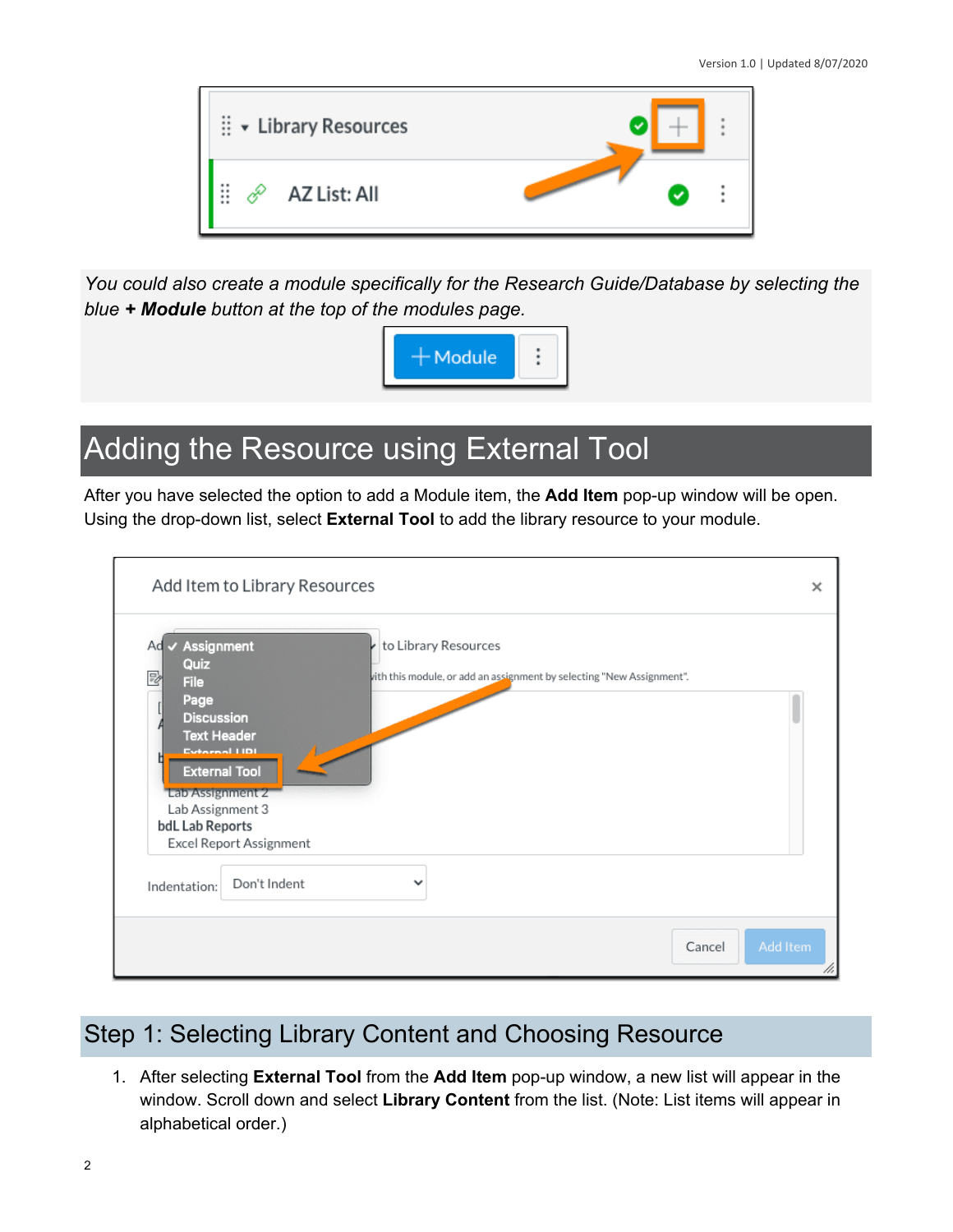| Add     | v to Library Resources<br><b>External Tool</b>                                                                                                                         |  |
|---------|------------------------------------------------------------------------------------------------------------------------------------------------------------------------|--|
| module. | Select a tool from the list below, or enter a URL for an external tool you already<br><b>Coured with Basic LTI to add a link to it to this</b><br><b>Hayden McNeil</b> |  |
|         | <b>Initial Attendance</b><br>Redirect link pointing to Banner for official attendance.                                                                                 |  |
|         | <b>Khan Academy</b><br>Ο                                                                                                                                               |  |
|         | Search for and embed Khan Acad<br>essons and exercise into course material. Khan Academy focuses on short lessons on math,                                             |  |
|         | <b>Library Content</b><br>о<br>Add content from Library Research Guides directly into your course pages.                                                               |  |
|         | ECEKLICIVILISTOWSE<br>Displays the LockDown Browser and Monitor Dashboard                                                                                              |  |
|         | <b>Macmillan Learning</b><br>О                                                                                                                                         |  |
| URL:    | <b>McGraw Hill Campus</b><br>Provides access to McGraw Hill's interactive resources tied to course content and textbooks. This app auto-logs users into MH-            |  |

 2. A new pop-up window will appear titled **LibApps Library Content Selection**. (Note: You may have to select **OK** at the bottom of the window to get rid of the cookie notification.)

 *Hint: The LibApps pop-up window is easier to read when enlarged. Grab the bottom right corner of the window and drag it down to expand.*

| Link Resource from External Tool                                                                                                                                                                                                                      | $\times$ |
|-------------------------------------------------------------------------------------------------------------------------------------------------------------------------------------------------------------------------------------------------------|----------|
| LibApps Library Content Selection <sup>O</sup><br>Use the dropdowns below to select the content you wish to display when students click on the link. After<br>selecting an option from the first dropdown, additional selections options will appear. |          |
| This selection screen will not appear again once you have made your selection. Instead, you'll see options to<br>View Content or Edit Content.                                                                                                        |          |
| LibGuides Site<br>Please select a site<br>$\mathbf{v}$                                                                                                                                                                                                |          |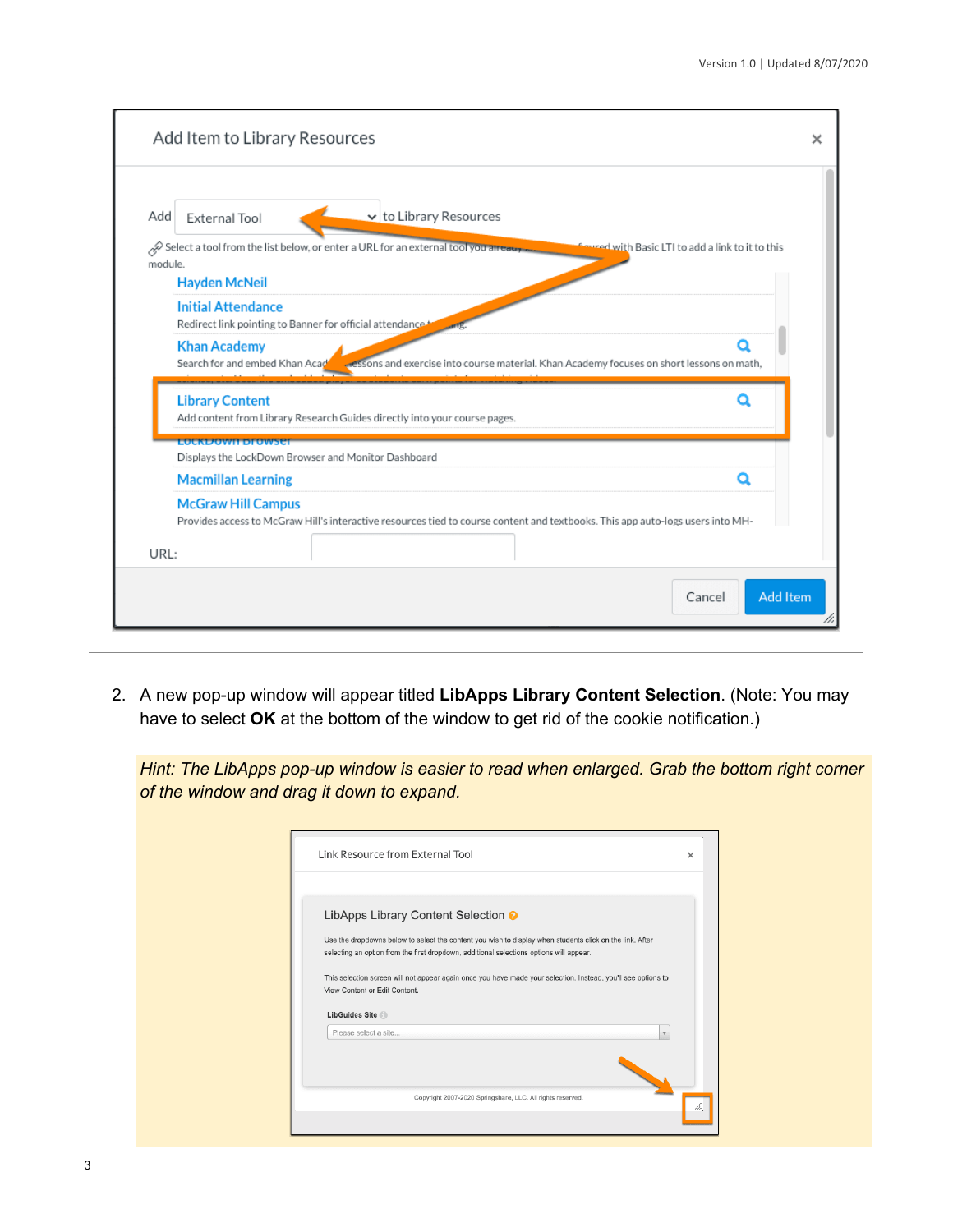3. Click the search bar under **LibGuides Sites** and select **Research Guides - [libguides.utk.edu](https://libguides.utk.edu)**.

| Please select a site                |  |
|-------------------------------------|--|
|                                     |  |
| <b>LibGuides</b>                    |  |
| Research Guides - libguides.utk.edu |  |

 4. Click the search bar below Content Type and select an option from one of the two headings:  **Guides & Guide Content** or **A-Z Databases**. (Each option is broken down in the sections below.)

## Step 2: Choosing Content Type

 You are given multiple Content Type options that are categorized under two headings: **Guides & Guide Content** (Research Guides) or **A-Z Databases**. Each of these options, and the choices available for each, are described below.

If you already know what type of content you want to add, you can skip to that section using the links *below.*

 *All A-Z [Databases](#page-7-0) [Databases](#page-7-1) for Specific Subject + Subject Specialists [Databases](#page-8-0) for Specific Subject (list only) Specific A-Z [Database](#page-9-0) Research Guides Full [LibGuide](#page-4-0) [Single](#page-4-1) Page [Content](#page-5-0) Box Databases New/Trial [Databases](#page-10-0)*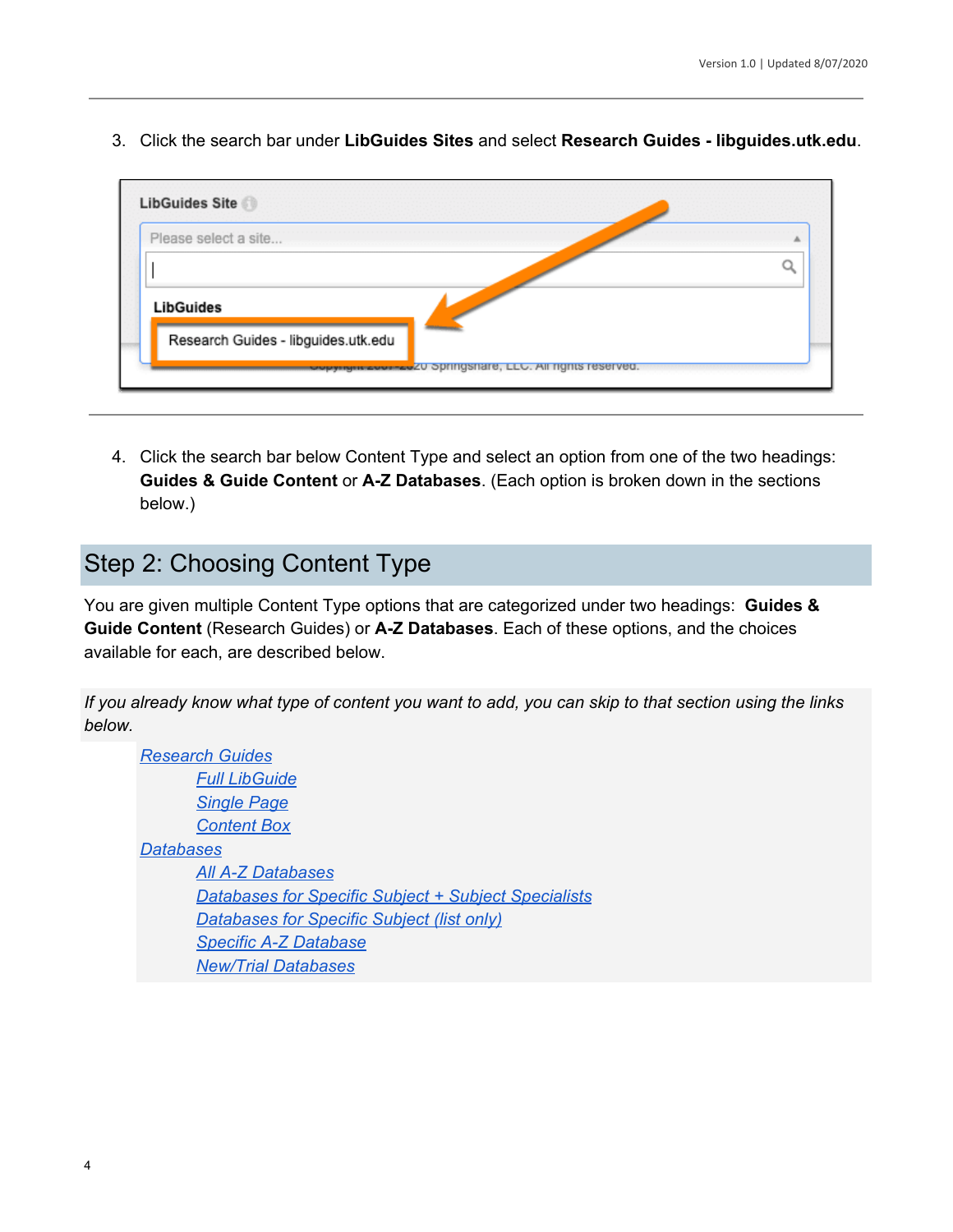#### Guides & Guide Content

This option will allow you to add Research Guides or portions of content from the guides.

#### <span id="page-4-0"></span>**Full LibGuide**

*\*recommended option\** Use this option if you want to include a Research Guide in your Canvas course.

| Content Type<br>Full LibGuide             |                         |
|-------------------------------------------|-------------------------|
|                                           |                         |
|                                           |                         |
|                                           |                         |
| Guide <sup>1</sup>                        |                         |
| First-Year Composition by Charissa Powell | ×<br>$\mathbf{v}$<br>1a |
| Guide Page                                |                         |
| Please select an optional landing page    | $\overline{\mathbf{v}}$ |
|                                           |                         |
|                                           |                         |
| <b>Embed Content</b><br>2                 |                         |

- 1. Select a Research Guide from the list.
	- a. Specifying a page within the guide is an option, but not required.
- <span id="page-4-1"></span> 2. Select Embed Content. (*\*Embed Content button will not be available until after a guide is selected.\**)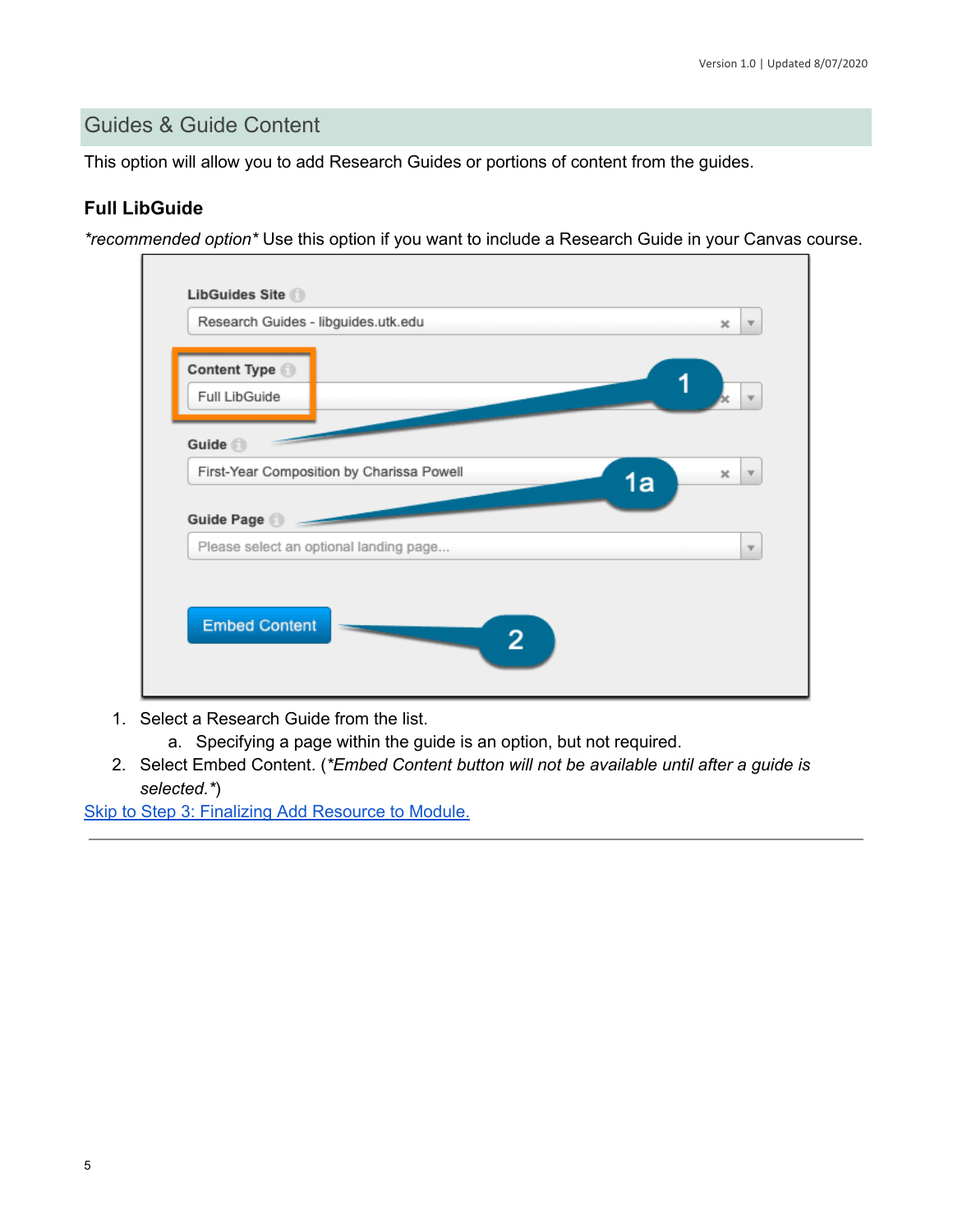#### **Single Page**

 Use this option if you want to direct your students to a specific page within a Research Guide. (Note: The full guide will still be displayed, but the landing page will be the page you select.)



- 1. Select a Research Guide from the list.
- 2. Select a Guide Page within the guide from the list.
- <span id="page-5-0"></span> 3. Select Embed Content. (*\*Embed Content button will not be available until after a guide page is selected.\**)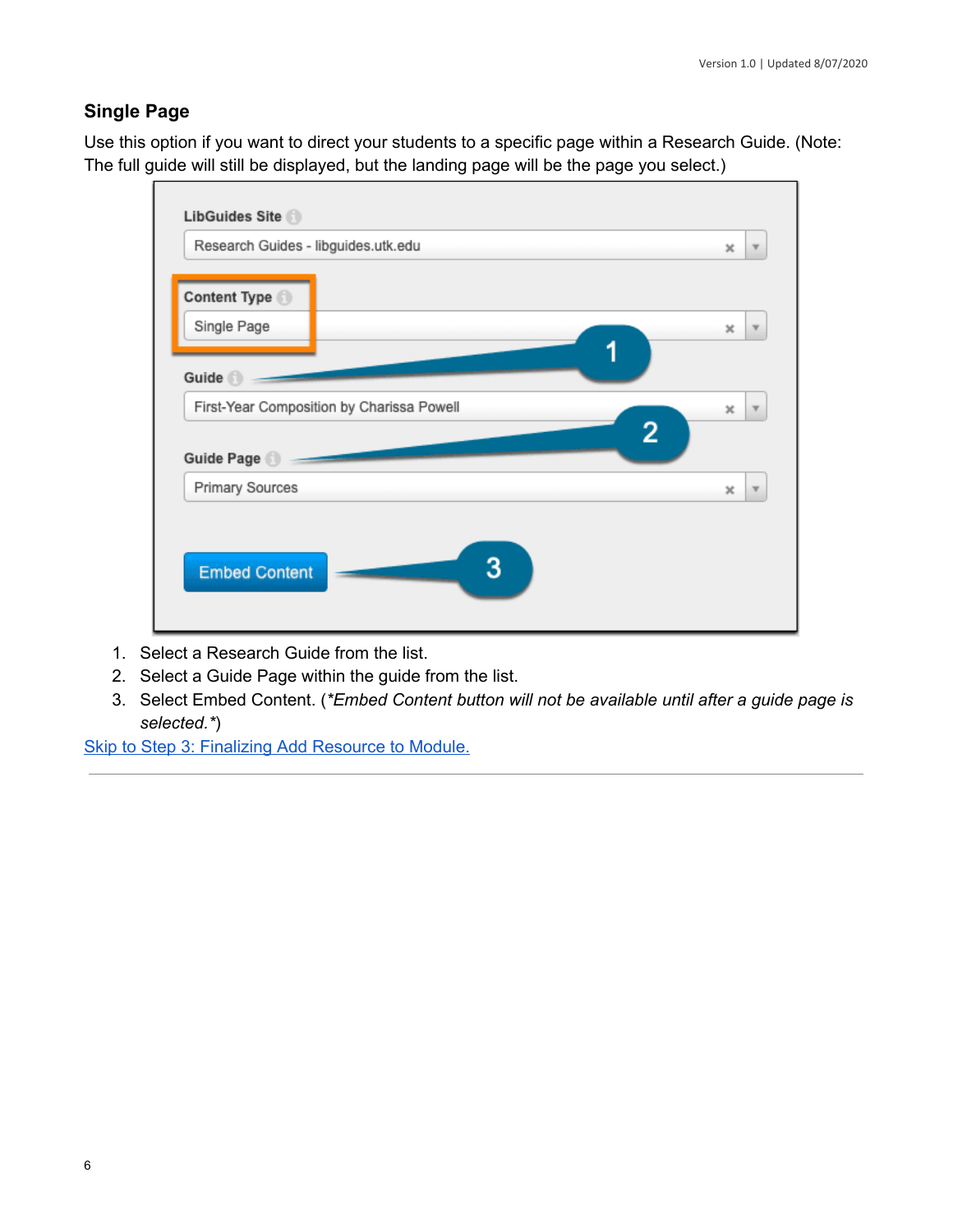#### **Content Box**

 Use this option if you only want to highlight a specific portion of a guide. (For instance, there's a Research Guide with a content box containing a list of recommended readings you'd like to include in your Canvas course.)



- 1. Select a Research Guide from the list.
- 2. Select a Guide Page within the guide from the list.
- 3. Select a Box within the guide's page from the list.
- 4. You may choose to check the option marked "Display box without header and border." or leave it unchecked to display the box as seen on the Research Guide.
- 5. Select Embed Content. (*\*Embed Content button will not be available until after a content box is selected.\**)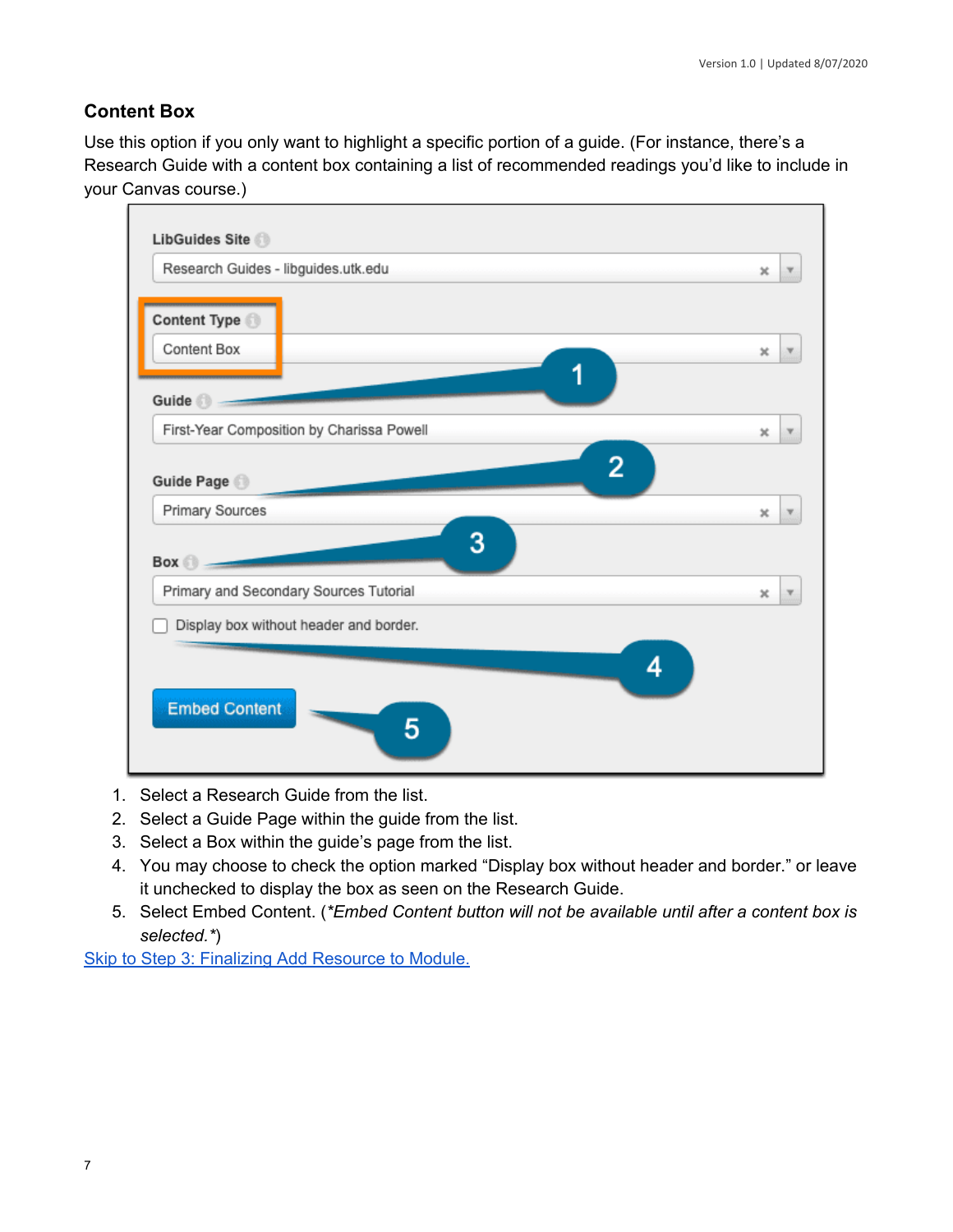### A-Z Databases

 This feature is useful because it guarantees the student will access the database via UT Libraries rather than externally, which may limit students' access or ask for payment to access.

#### <span id="page-7-0"></span>**All A-Z Databases**

 This option will insert the UT Libraries A-Z Database site, which offers links to all of the Databases the library subscribes to. The list is searchable by database name. It is also filterable by alphanumeric order, subject, type, and vendor.

| Research Guides - libguides.utk.edu |  | ×<br>$\overline{\mathbf{v}}$                     |
|-------------------------------------|--|--------------------------------------------------|
| Content Type                        |  |                                                  |
| All A-Z Databases                   |  | $\boldsymbol{\times}$<br>$\overline{\mathbf{v}}$ |
|                                     |  |                                                  |
| <b>Embed Content</b>                |  |                                                  |

<span id="page-7-1"></span>1. Select Embed Content.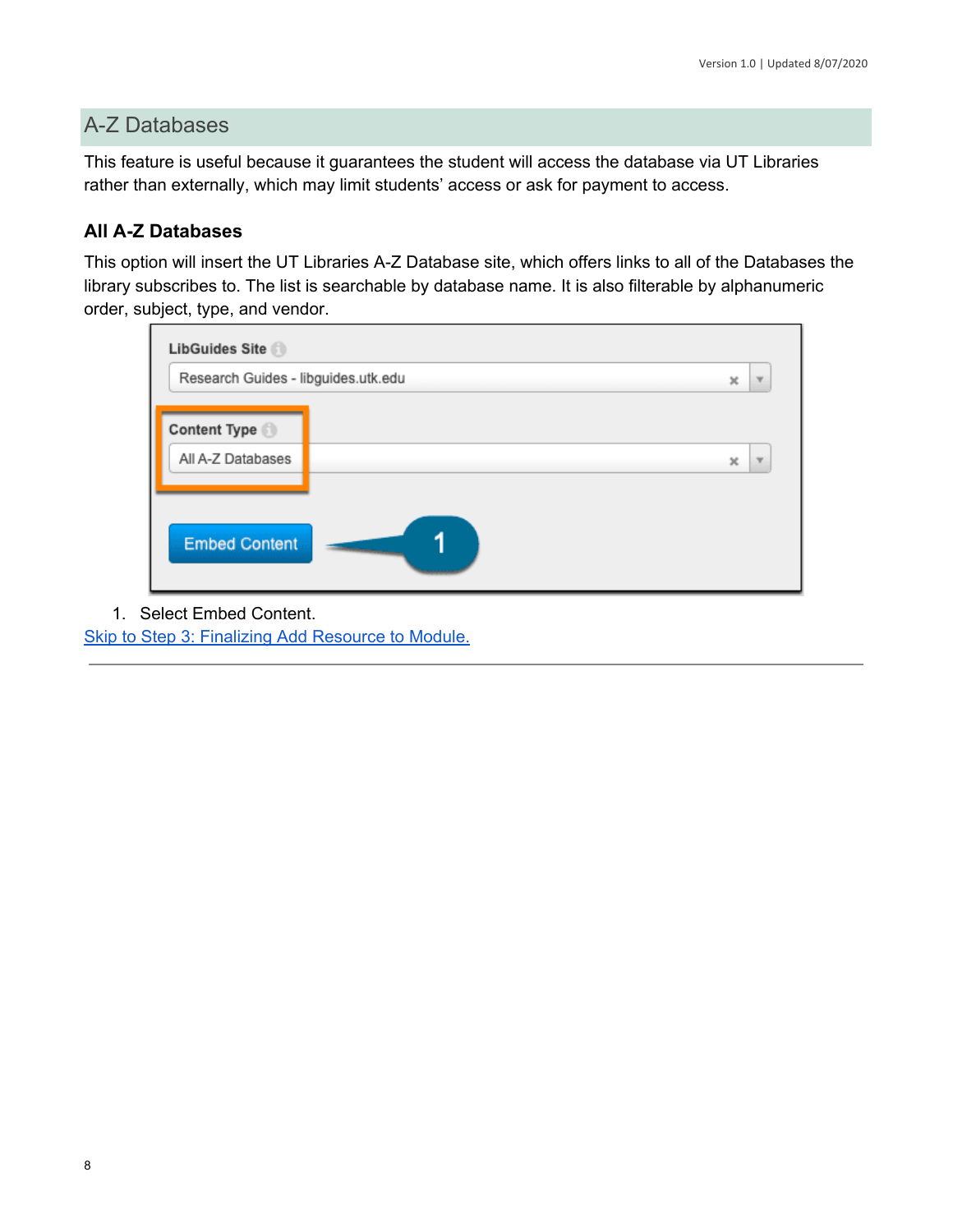#### **Databases for Specific Subject + Subject Specialists**

 This option will insert the A-Z Database site onto your Canvas course, but it will be autofiltered by the subject you select and will display Subject Librarians associated with that subject.



- 1. Select a Subject from the list.
- <span id="page-8-0"></span> 2. Select Embed Content. (*\*Embed Content button will not be available until after a subject is selected.\**)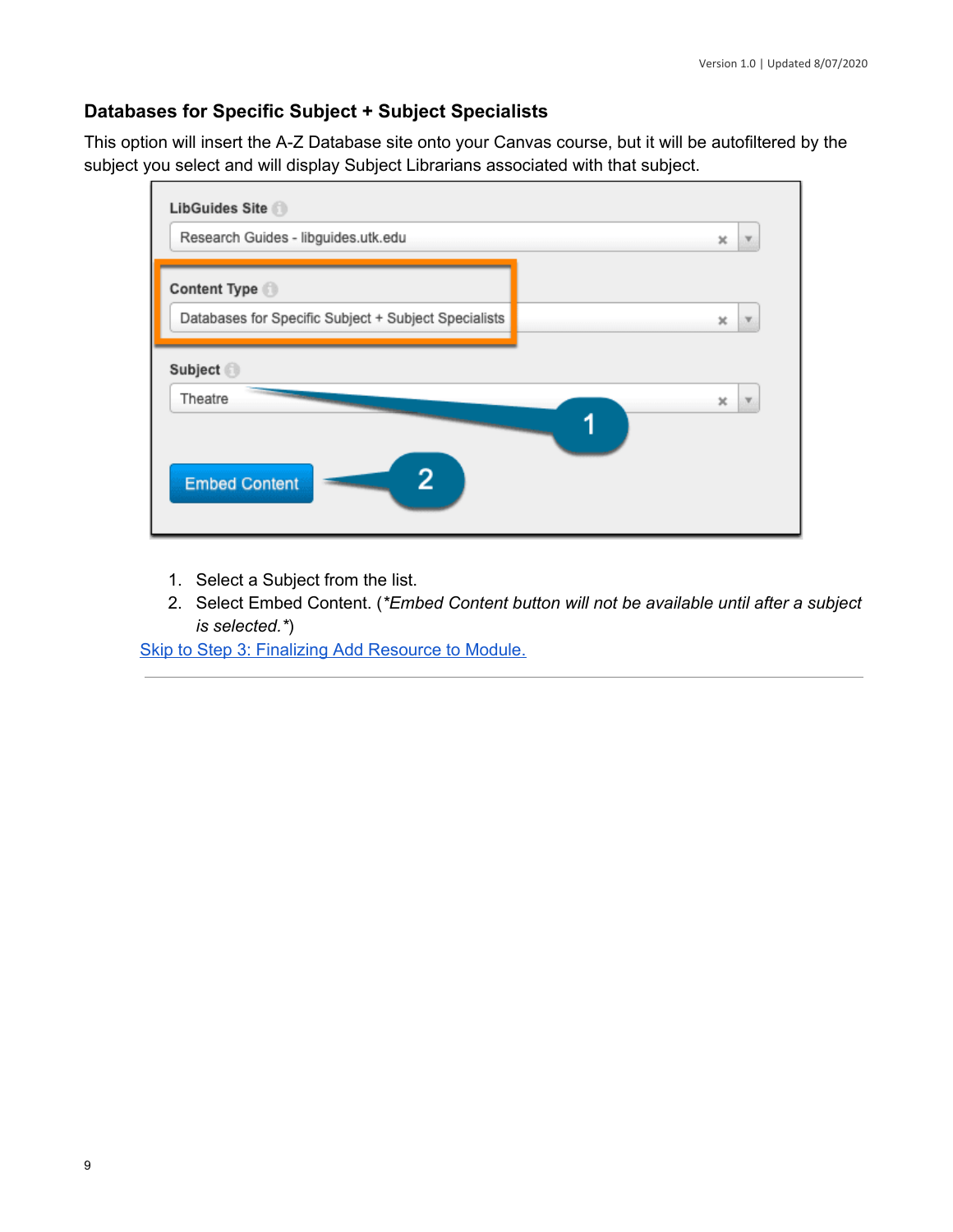#### **Databases for Specific Subject (list only)**

 This option is similar to Databases for Specific Subject + Subject Specialist, but it only displays the filtered, subject-specific databases without other information (such as the associated Subject Librarians). (Note: Students will not be able to filter the database by other subjects in this option.)



- 1. Select a Subject from the list.
- <span id="page-9-0"></span> 2. Select Embed Content. (*\*Embed Content button will not be available until after a subject is selected.\**)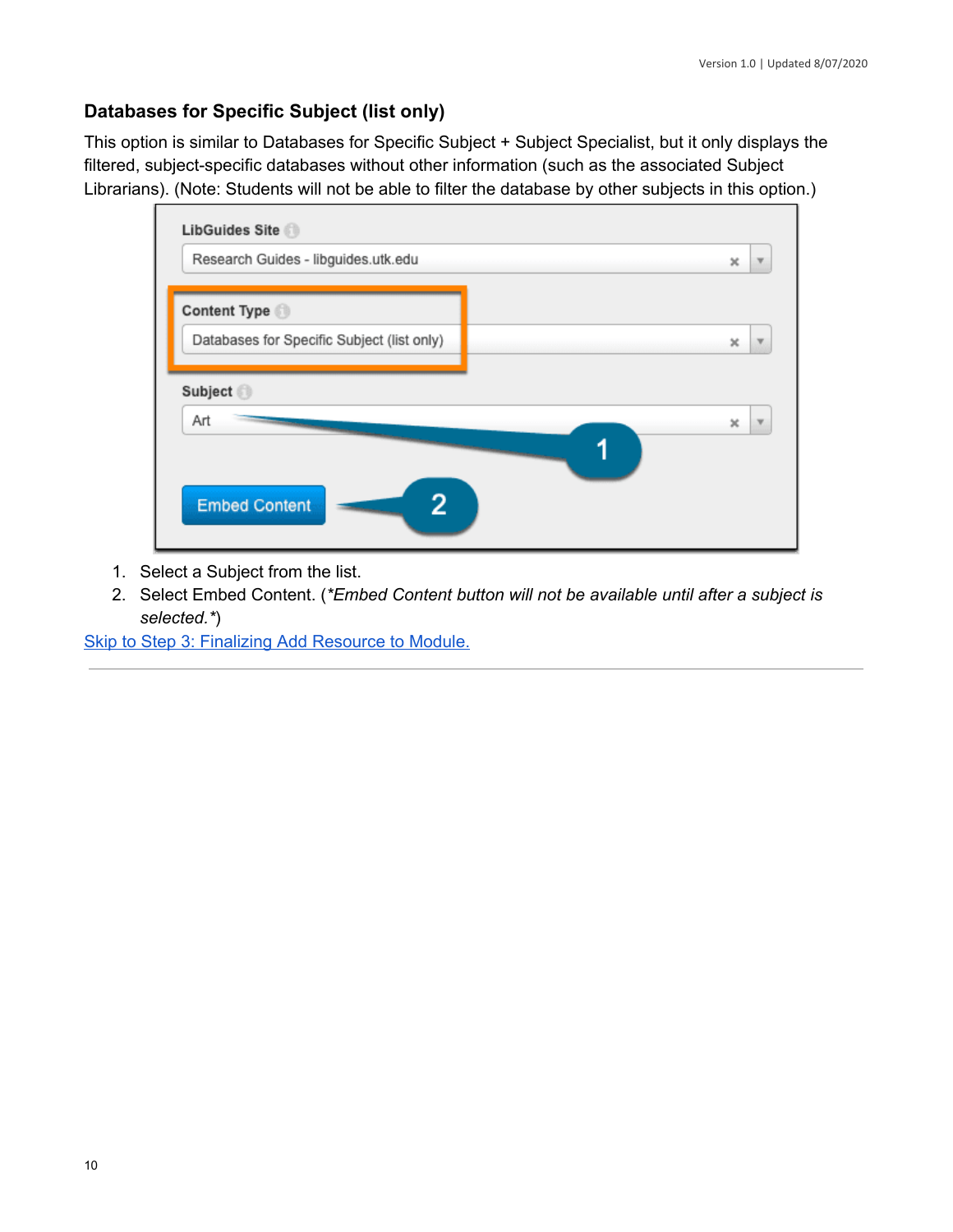#### **Specific A-Z Database**

 This option allows you to insert the A-Z Database site onto your Canvas course with a specific database selected. (Note: Students will not be able access other databases in this option.)



- 1. Select a Database from the list.
- 2. Select Embed Content. (*\*Embed Content button will not be available until after a database is selected.\**)

Skip to Step 3: Finalizing Add [Resource](#page-11-0) to Module.

#### <span id="page-10-0"></span>**New/Trial Databases**

This option allows you to add a list of databases that are new or are accessible on a trial basis.

| Research Guides - libguides.utk.edu | $\boldsymbol{\times}$ | $\overline{\mathbf{v}}$ |
|-------------------------------------|-----------------------|-------------------------|
| Content Type                        |                       |                         |
| New/Trial Databases                 | $\times$              | $\overline{\mathbf{v}}$ |
|                                     |                       |                         |
| <b>Embed Content</b>                |                       |                         |

1. Select Embed Content.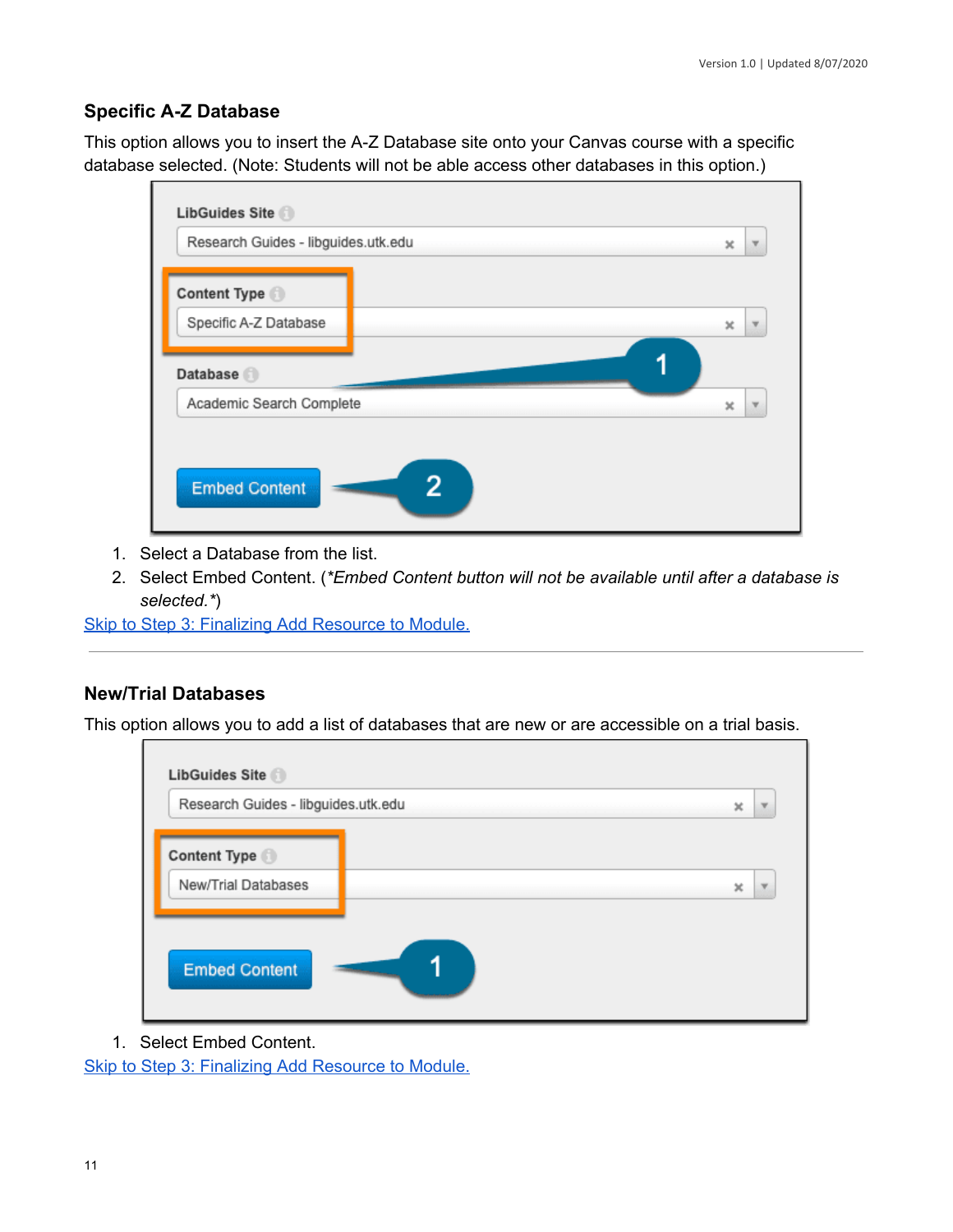### <span id="page-11-0"></span>Step 3: Finalizing Add Resource to Module

 After selecting **Guides & Guide Content** or **A-Z Databases** options and clicking **Embed Content**, you will be taken back to the **Add Item** pop-up window. Here you are presented with a few options before adding the resource.

| Add     | <b>External Tool</b>         | $\vee$ to Library Resources                                                                                                                                                                                        |  |
|---------|------------------------------|--------------------------------------------------------------------------------------------------------------------------------------------------------------------------------------------------------------------|--|
| module. | <b>IMIGH MUGUEILLY</b>       | Select a tool from the list below, or enter a URL for an external tool you already know is configured with Basic LTI to add a link to it to this                                                                   |  |
|         |                              | Search for and embed Khan Academy lessons and exercise into course material. Khan Academy focuses on short lessons on math,<br>science, etc. Uses the embedded player so students earn points for watching videos. |  |
|         | <b>Library Content</b>       | a<br>Add content from Library Research Guides directly into your course pages.                                                                                                                                     |  |
|         | <b>LockDown Browser</b>      | Displays the LockDown Browser and Monitor Dashboard                                                                                                                                                                |  |
| URL:    |                              | https://utk.libapps.com/libapps/li                                                                                                                                                                                 |  |
|         | Page Name:                   | 2<br>AZ List: Subject + Sp                                                                                                                                                                                         |  |
|         | $\lceil$ Load in a new tab   | 3                                                                                                                                                                                                                  |  |
|         | Don't Indent<br>Indentation: | 5                                                                                                                                                                                                                  |  |

- 1. **URL** This text box should be auto-filled based on your selections. **Do not alter this address.** Altering the address after making content selections will cause an error with the module link.
- 2. **Page Name** This text box is auto-filled based on your selections. You may want to adjust the information slightly to provide more information relevant to your Canvas course.
- 3. **Load in new tab** Choose whether or not you want the Research Guide/Database to open in a new tab. (Note: We recommend leaving this box unchecked so that students don't have to navigate away from Canvas. However, Database pages will automatically open in a new page.)
- 4. **Indentation** Choose whether or not you want the resource indented in the module.
- 5. Select **Add Item**.